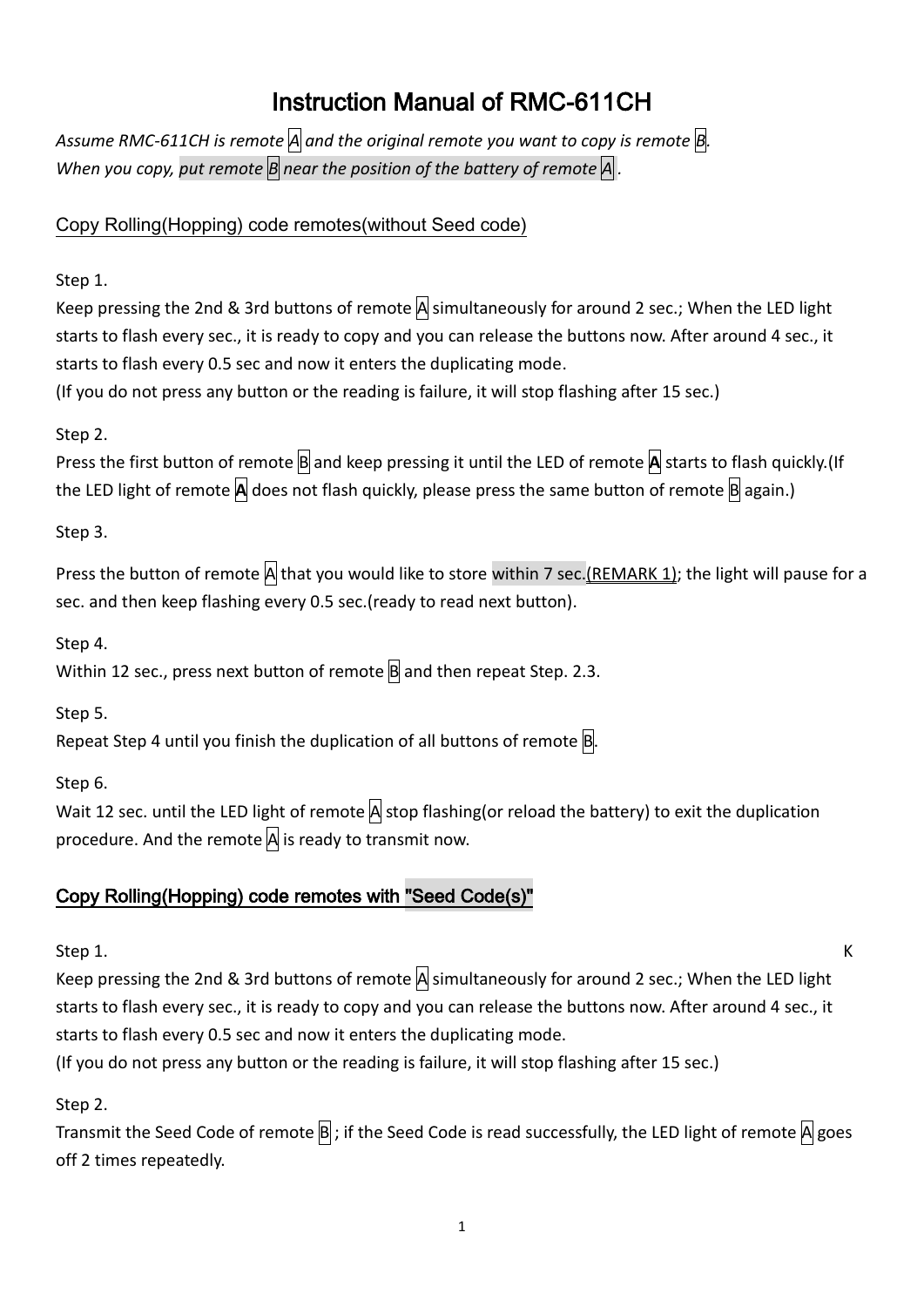Step 3.

Within 12 sec., press first button of remote  $\overline{B}$ ; when the LED of remote  $\overline{A}$  flash quickly, press the button of remote  $\mathsf{A}\mathsf{I}$  that you would like to store within 7 sec.; the light will pause for a sec. and then keep flashing every 0.5 sec.(ready to read next button).

# Step 4.

Repeat Step 3. to copy next button until you finish the duplication of all buttons of remote  $B$ . or repeat Step 2.(transmit the Seed code within 12 sec.) & Step 3.**(REMARK 2)** until you finish the duplication of all buttons of remote  $|B|$ .

Step 5.

Wait 12 sec. until the LED light of remote  $\overline{A}$  stop flashing(or reload the battery) to exit the duplication procedure. And the remote  $\overline{A}$  is ready to transmit now.

## Copy Fixed code remotes

Step 1.

Keep pressing the 2nd & 3rd buttons of remote  $\overline{A}$  simultaneously for around 2 sec.; When the LED light starts to flash every sec., it is ready to copy and you can release the buttons now.

(If you do not press any button or the reading is failure, it will stop flashing after 15 sec.)

Step 2.

Within 4 sec., press the 1st button of remote  $|A|$  and release it. Now the LED light will start to flash every 0.5 sec.(Enter fixed code duplication mode and you can only copy fixed code remotes under this mode -

**REMARK 3**)

Step 3.

Press first button of remote  $\overline{B}$ ; when the LED of remote  $\overline{A}$  starts to flash quickly, press the button of remote A that you would like to store within 7 sec. ; the LED light will pause for a sec. and then keep flashing every 0.5 sec.(ready to read next button).

Step 4.

Within 12 sec., repeat Step 3. to copy next button until you finish the duplication of all buttons of remote B.

Step 5.

Wait 12 sec. until the LED light of remote  $\overline{A}$  stop flashing(or reload the battery) to exit the duplication procedure. And the remote  $\overline{A}$  is ready to transmit now.

# <REMARK>

**1. If you would like to store the code to channel 5~8 of RMC-611CH, please refer to below(how to transmit is the same):**

**Channel 5: by pressing button 3rd & button 4th simultaneously**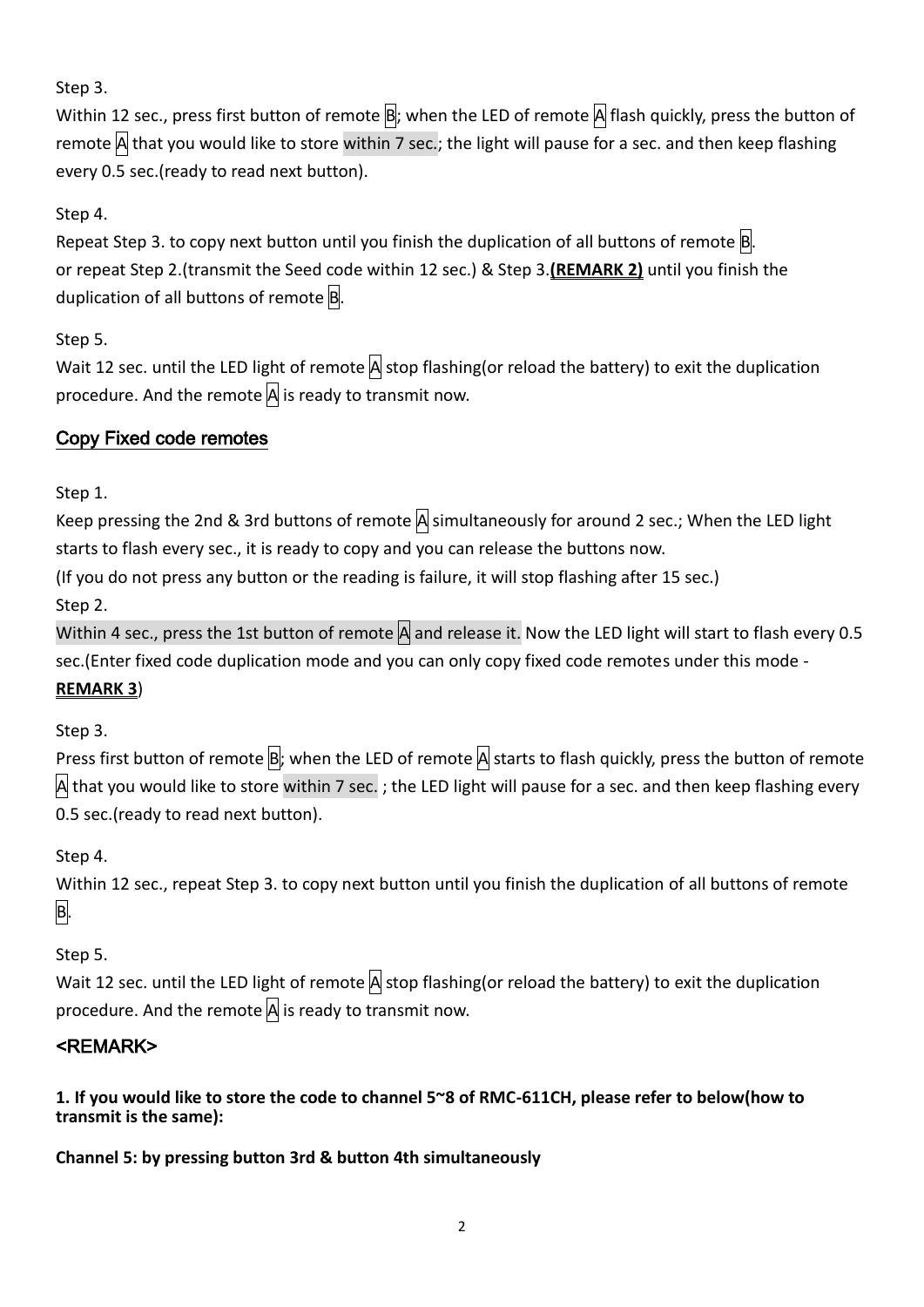#### **Channel 7: by pressing button 1st & button 3rd simultaneously**

**Channel 8: by pressing button 1st & button 4th simultaneously**

**2. For some rolling code remotes, there are Seed Codes for every buttons(ex. 4 Seed codes for 4 buttons respectively), such as FAAC & Genius.** 

**3. If you would like to copy fixed code remote & rolling code remote into one RMC-255CHML at the same time, please reload the battery to exit the duplicating mode after you copy one type(fixed code) and restart the procedure to copy another type(rolling code) of remotes.**

### Main Feature: "One button self-programming".

### *What is "One button self-programming"?*

**All new Rolling code remotes must be programmed to the receiver before use. If you don't have the original instruction manual about how to program new remote to the receiver or you don't want to open the outer case of the receiver, you can use " One button self-programming " to program RMC-611CH(after copy) to the receiver remotely by just one simple step without knowing how to program new remote to the receiver or opening the outer case.**

### *The premise to use "One button self-programming" to program RMC-611CH to the receivers.*

**The receivers of the original remotes you copy must support "Remote programming" or "Air programming" in order to trigger this function successfully.**

**If you are not sure whether your receiver supports "Remote programming" or not, please refer to our compatibility list for those brands that our RMC-611CH support " One button self-programming" after copying them.**

### *How to trigger "One button self-programming"?*

**Just keep pressing the button you would like to program to the receiver for around 7 seconds.**

**After the LED light starts to flash, you can release the button and usually you can hear a "Click" sound from the receiver after the whole procedure is completed.**

*Importance notice regarding "One button self-programming" before you copy:*

**If you want to use this function, the original remote you copy to RMC-611CH must be the one already programmed to the receiver in advance.**

**If you copy a original remote not yet be programmed to the receiver, "One button self-programming" wont' be successful.**